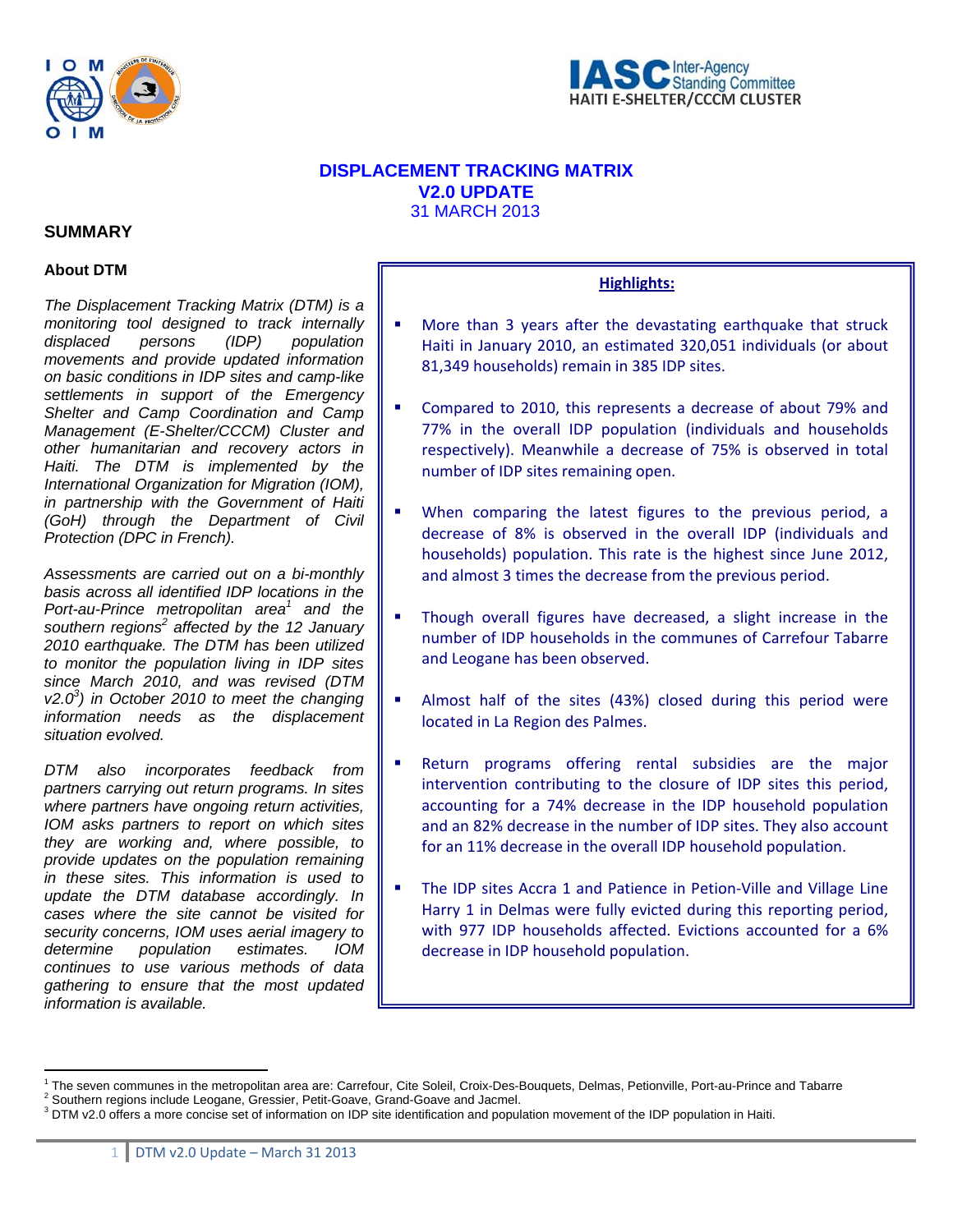



# **RESULTS**

DTM v2.0 is on its fourtheenth round of implementation. This report presents the results from field assessments that were conducted between the last week of February and the first half of March 2013<sup>4</sup>.

*Graph 1: Number of IDP Individuals displaced from July 2010 to March 2013 (figures rounded)* 



*\*In January 2011 the surrounding areas of Corail, known as Canaan, Jerusalem and Onaville, were included in DTM assessments upon the request of the humanitarian community.* 

| <b>Month</b>   | <b>Sites</b> | <b>Households</b> | <b>Individuals</b> |
|----------------|--------------|-------------------|--------------------|
| <b>JUL '10</b> | 1,555        | 361,517           | 1,536,447          |
| <b>SEP '10</b> | 1,356        | 321,208           | 1,374,273          |
| <b>NOV '10</b> | 1,199        | 245,586           | 1,068,882          |
| <b>JAN '11</b> | 1,152        | 195,776           | 806,377            |
| <b>MAR '11</b> | 1,061        | 171,307           | 680,494            |
| <b>MAY '11</b> | 1,001        | 158,437           | 634,807            |
| <b>JUL '11</b> | 894          | 149,317           | 594,811            |
| <b>SEP '11</b> | 802          | 135,961           | 550,560            |
| <b>NOV '11</b> | 758          | 127,658           | 519,164            |
| <b>JAN '12</b> | 707          | 126,218           | 515,961            |
| <b>FEB '12</b> | 660          | 120,791           | 490,545            |
| <b>APR '12</b> | 602          | 105,064           | 419,740            |
| <b>JUN '12</b> | 575          | 97,913            | 390,276            |
| <b>AUG '12</b> | 541          | 93,748            | 369,353            |
| OCT '12        | 496          | 90,415            | 357,785            |
| <b>DEC '12</b> | 450          | 87,750            | 347,284            |
| <b>MAR '13</b> | 385          | 81,349            | 320,051            |

#### *Table A: Number of IDP Sites, Households and Individuals, July 2010 to March 2013*

 $\overline{a}$ <sup>4</sup> The overall figures reported continue to include the population in the surrounding locations of Corail Sector 4 IDP camp, referred to as Canaan and Jerusalem, as well as Onaville, near Corail Sector 3; these areas were included in the assessments as of January 2011.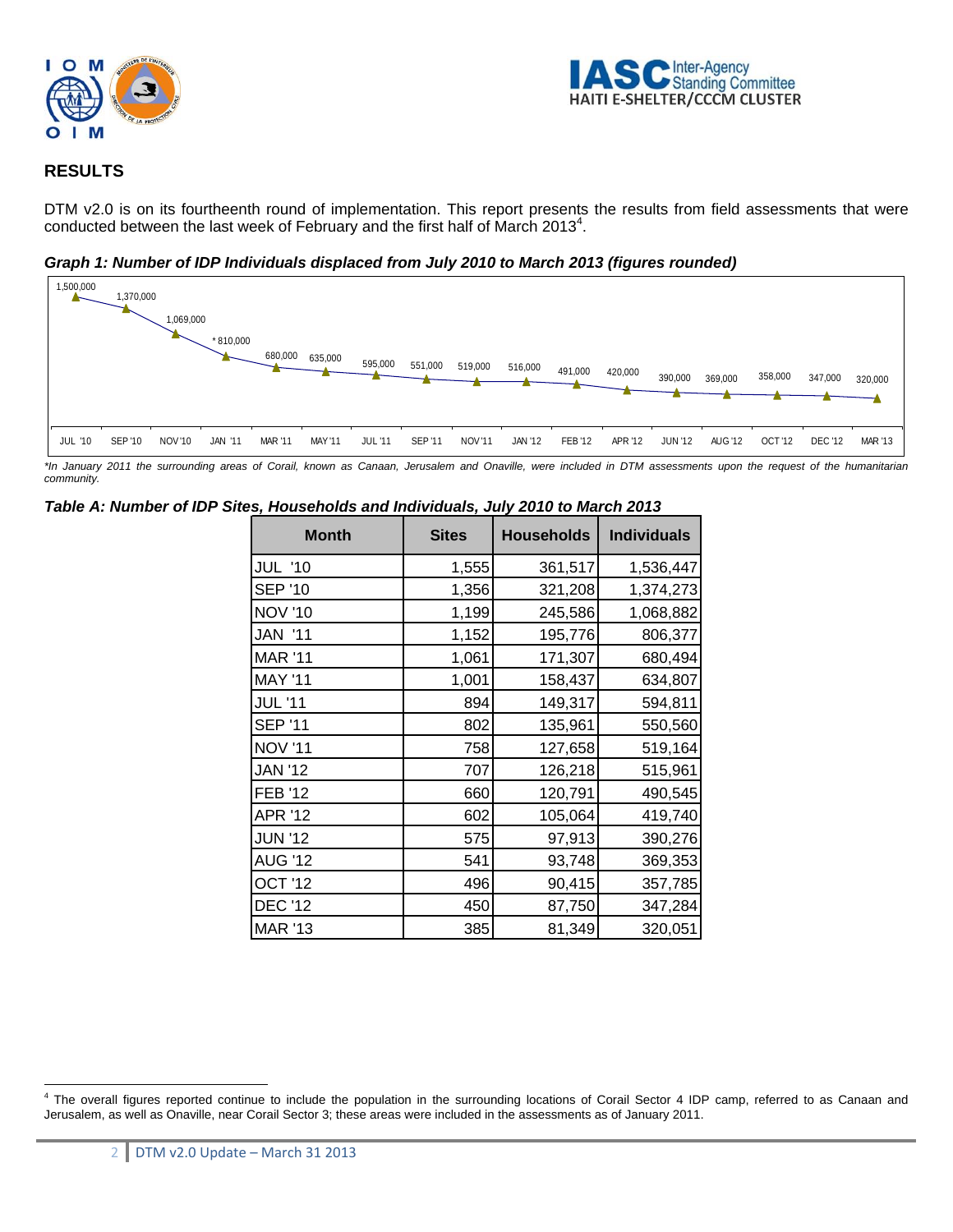



*Graphs 2 – 3 – 4: Number of IDP Sites (Graph 2), Households (Graph 3), and Individuals (Graph 4), July 2010 to March 2013* 



## **METHODOLOGY**

IOM rolled out DTM V2.0 in October 2010. The DTM v2.0 gathers more concise information than the previous DTM v1.0, narrowing the focus and providing basic information on IDP sites and IDP populations for the benefit of humanitarian actors carrying out interventions in earthquake affected areas across the country. This rapid camp-based assessment is implemented by a team of 200 staff, of which 100 are field staff who carry out data gathering activities. During a bi-monthly DTM cycle, assessments of all identified IDP sites are conducted within a six week period which includes all activities, such as: data collection, verification, data-processing and analysis.

The DTM field teams use the DTM v2.0 - IDP Site/Camp Information form for each assessment. The teams use various methods, including key respondent interviews with camp managers and camp committees, and observation and physical counting in order to collect all data to complete the form. The field teams approach each individual IDP site in a targeted manner, meaning that the method of data collection can vary depending on the situation of that specific IDP site.

After the data is gathered, consultation is carried out with actors that have a regular presence on the ground, namely, IOM Camp Management Operations (CMO) teams, representatives from the DPC, and other actors carrying out interventions in IDP sites. The IOM Data Management Unit's call centre is also engaged to verify data directly with IDP Camp Committees or other relevant respondents. Google Earth, aerial imagery and other available technology are also used to assist in validating a variety of data, such as location and area.

*It is important to highlight that though estimates of the IDP individual population are provided through DTM, assessments are carried out at the household level with representatives reporting the number of individuals included in their household.* 

For more information regarding the methodology utilized for the DTM, including the tools, please refer to the Displacement Tracking Matrix Strategy – Version 2.0, May 2011 document available at: http://iomhaitidataportal.info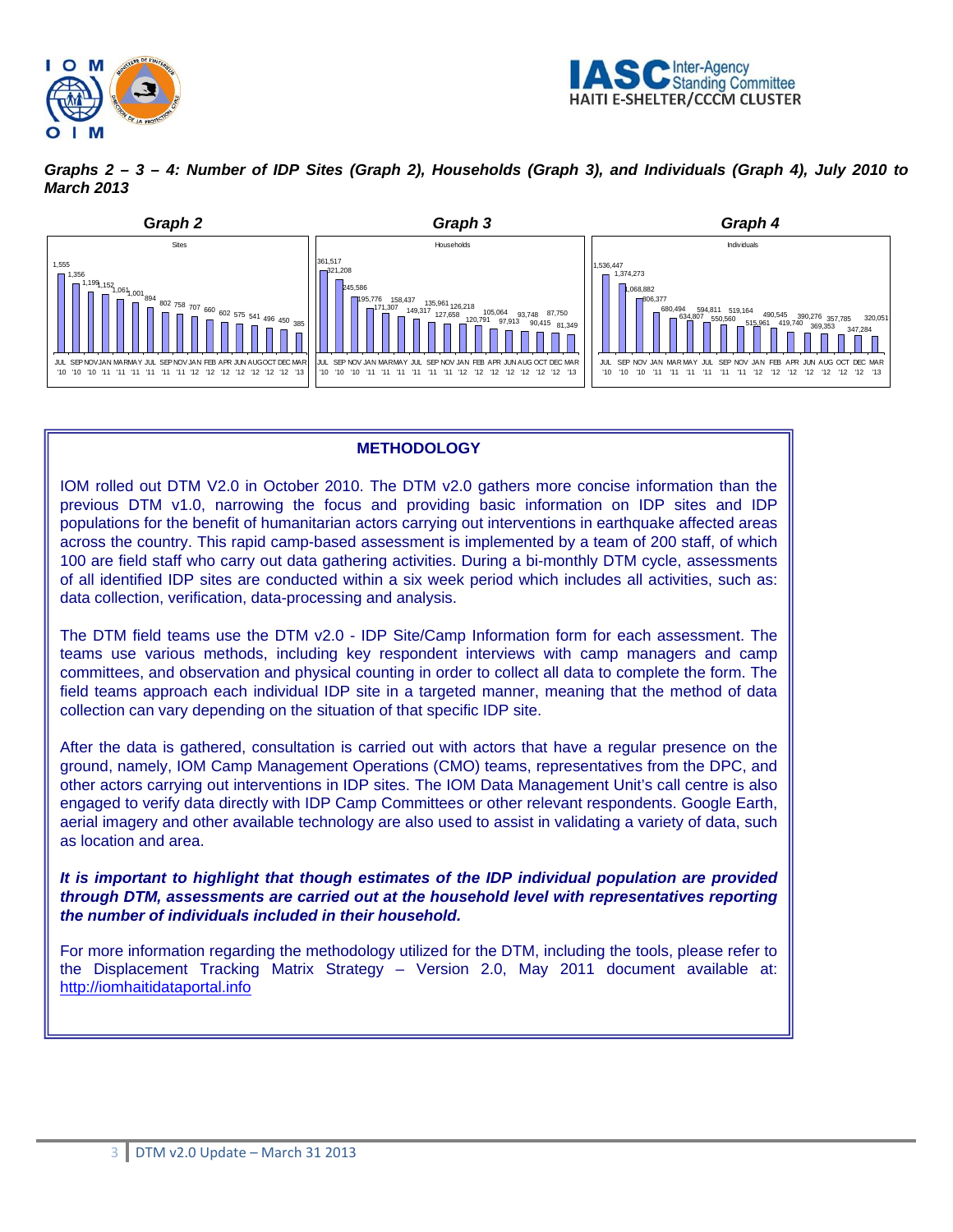



*Table B: Comparison of number of IDP Sites, Households and Individuals by commune in July 2010, December 2012 and March 2013* 

| Commune                      | Sites July '10 | Sites Dec '12    | <b>Sites Mar '13</b> | <b>July '10</b> | <b>Households Households Dec</b><br>12 | <b>Households</b><br><b>Mar '13</b> | <b>Individuals</b><br><b>July '10</b> | <b>Individuals</b><br><b>Dec '12</b> | <b>Individuals</b><br><b>Mar '13</b> |
|------------------------------|----------------|------------------|----------------------|-----------------|----------------------------------------|-------------------------------------|---------------------------------------|--------------------------------------|--------------------------------------|
| <b>CARREFOUR</b>             | 172            | 65               | 62                   | 48,273          | 5,282                                  | 5,392                               | 205,162                               | 18,760                               | 18,477                               |
| <b>CITE SOLEIL</b>           | 63             | 22               | 21                   | 16,535          | 3,046                                  | 2,698                               | 70,273                                | 12,123                               | 11,161                               |
| <b>ICROIX-DES-BOUQUETS</b>   | 115            | 35               | 35                   | 24,722          | 16,240                                 | 15,976                              | 105,064                               | 74,929                               | 73,769                               |
| <b>DELMAS</b>                | 279            | 101              | 84                   | 82,086          | 35,085                                 | 32,462                              | 348,859                               | 137,547                              | 124,402                              |
| <b>GANTHIER</b>              |                |                  |                      | 1.438           | 16                                     | 16                                  | 6,111                                 | 37                                   | 37                                   |
| PORT-AU-PRINCE               | 193            | 91               | 82                   | 70,856          | 15,813                                 | 13,584                              | 301,156                               | 56,169                               | 48,972                               |
| <b>TABARRE</b>               | 85             | 27               | 25                   | 17.177          | 4,584                                  | 4,608                               | 73,001                                | 17,108                               | 16,999                               |
| <b>PETION-VILLE</b>          | 112            | 40               | 37                   | 24,604          | 5,342                                  | 4,396                               | 104,560                               | 22,578                               | 17,853                               |
| <b>GRAND-GOAVE</b>           | 60             |                  |                      | 8.157           | 164                                    |                                     | 34,665                                | 500                                  | 328                                  |
| <b>GRESSIER</b>              | 62             | 12               | 10                   | 10.014          | 241                                    | 221                                 | 42,560                                | 863                                  | 773                                  |
| <b>JACMEL</b>                | 54             |                  |                      | 6.145           | 60                                     | 60                                  | 26,115                                | 200                                  | 200                                  |
| <b>LEOGANE</b>               | 253            | 25               | 161                  | 39,260          | 1,657                                  | 1,675                               | 166,859                               | 5,752                                | 6,384                                |
| PETIT-GOAVE                  | 100            | 23               |                      | 12,250          | 220                                    | 190                                 | 52,062                                | 718                                  | 696                                  |
| Total                        | .555           | 450              | 385                  | 361.517         | 87,750                                 | 81,349                              | .536,447                              | 347,284                              | 320,051                              |
| Difference Dec '12 - Mar '13 |                | <b>Sites</b>     | -65                  |                 | Households                             | $-6,401$                            |                                       | Individuals                          | $-27,233$                            |
| % of Dec '12                 |                | Found in Mar '13 | 86%                  |                 | Found in Mar '13                       | 93%                                 |                                       | Found in Mar '13                     | 92%                                  |
| % of decrease in Mar '13     |                |                  | 14%                  |                 |                                        | 7%                                  |                                       |                                      | 8%                                   |

## **IDP Population**

Three years after the earthquake, an estimated 81,349 IDP households or 320,051 IDP individuals remain in 385 IDP sites in Haiti. They represent 21% of the initial displacement, indicating a decrease of about 79% in the overall IDP population and a 75% decrease in IDP sites compared to  $2010^5$ .

When compared to the previous report (December 2012), an 8% decrease in population is observed (both in terms of IDP household and individual population). This rate of decrease is almost 3 times that observed in December 2012 and the highest since June 2012.

About 58.8% of the observed reduction in households is due to return programs offering rental subsidies carried out by various partners, followed by IDPs leaving sites for returning home or for unspecified reasons (25.9%) and 15.2% being evicted.

## *IDP Households*

In March 2013 there were 81,349 IDP households living in IDP sites.

The commune with the highest number and percentage of IDP households remains Delmas, hosting more than 32,000 IDP households or 39.9% of all IDP households. The second commune is Croix-des-Bouquets, which as of March 2013 reported almost 16,000 IDP households, or 19.6%, followed by Port-au-Prince with 13,584 IDP households, or 16.7%.

In Croix-des-Bouquets, five larger settlements<sup>6</sup> account for 13,242 IDP households, or 82.9% of the displaced in the commune, where no major decrease has been observed since their establishment.

The 3 communes together account for 76.7% of all IDP households still displaced after the 2010 earthquake.

Petion-Ville and Tabarre still host approximately 4,500 IDP households each, together accounting for 11% of all IDP households. The regions host less than 3% of this population.

An overall decrease of about 6,401 IDP households was observed between December 2012 and March 2013. The greatest decrease in household population was reported in Delmas, Port-au-Prince and Petion-Ville, with a decrease of about 2,623 2,229 and 946 households respectively, together representing 94% of the observed decrease in IDP households. In the regions, Grand-Goave shows a decrease of 57% or 93 IDP households, the largest decrease occurring outside of the

Port-au-Prince metropolitan area.

<sup>5&</sup>lt;br><sup>5</sup> Compared to DTM figures released in July 2010- when displacement was estimated to be at its height.<br><sup>6</sup> Canaan, Corail Sectors 3 and 4, Jerusalem and Onaville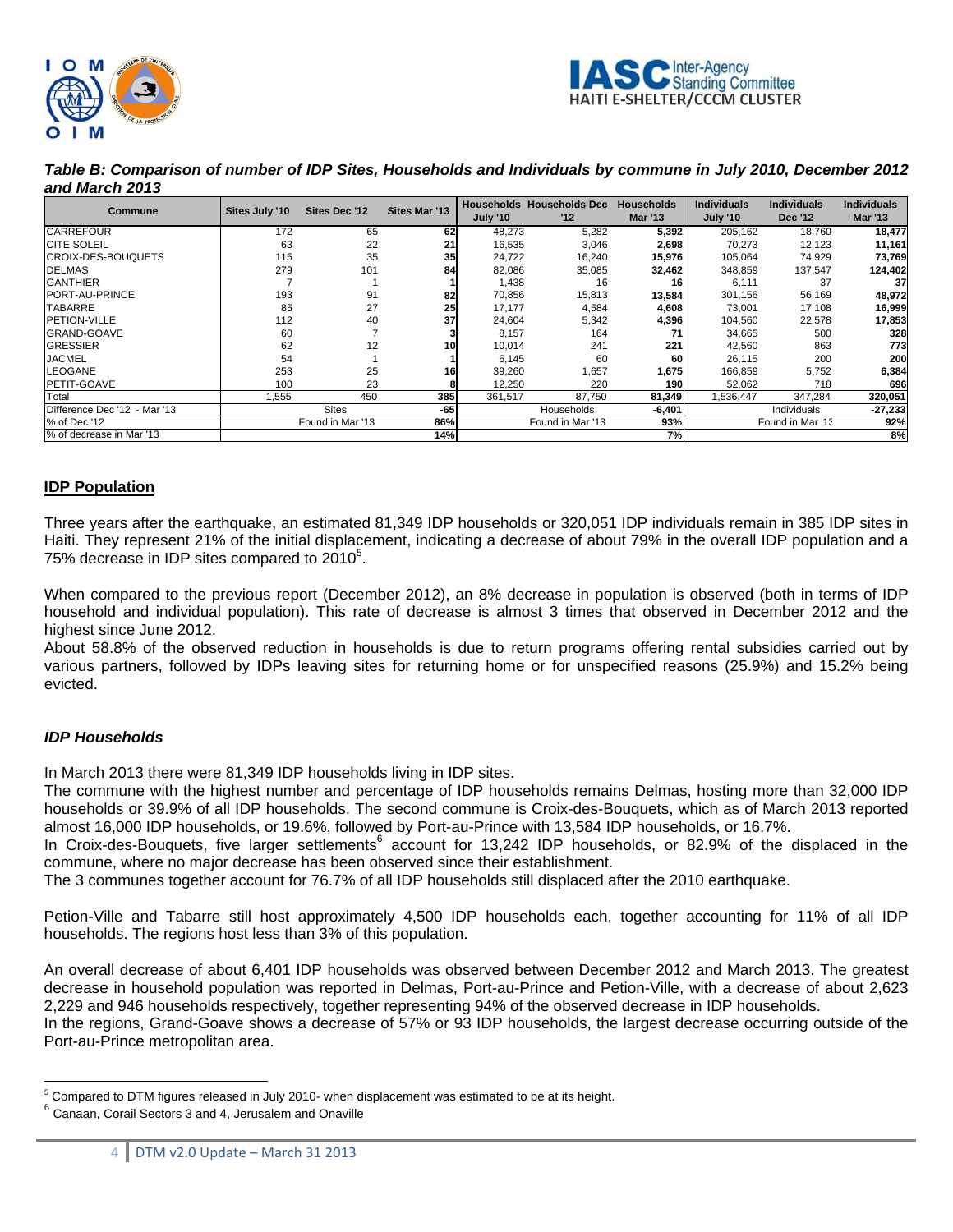



*Graph 5: Comparison of number of IDP Households by commune in July 2010, December 2012 and March 2013* 



## *Slight Increases in IDP Households in some communes*

Though the overall number of households in IDP sites has decreased, during this period, a slight increase was observed in the communes of Carrefour (an increase of 110 households), Tabarre (24 households) and Leogane (18 households). The minor increase is reportedly due to additional households having entered IDP sites (from other sites and in some cases from the neighborhoods).

## *IDP Site closure*

The decrease in households due to IDP site closures accounts for 79.1% of the decrease observed in the period and equals 5,064 IDP households.

Site closure is mainly a consequence of return programs carried out though rental subsidy schemes by various partners between December 2012 and March 2013. Return programs offering rental subsidies relocated 3,764 IDP households, accounting for 74.3 % of the decrease due to IDP sites closure.

Return programs account respectively for 95.9% and 85.3% of the decrease in the 2 communes of Delmas and Port-au-Prince. Evictions are responsible for almost the entire decrease in Petion-Ville, where 940 households were forced to leave 2 IDP sites.

| Table C: Number of IDP Households that left closed IDP Sites by commune and reason for site closure, between |  |  |  |  |
|--------------------------------------------------------------------------------------------------------------|--|--|--|--|
| December 2012 and March 2013                                                                                 |  |  |  |  |

|                                        |                  |                    |               | <b>PETION-</b> | <b>PORT-AU-</b>  |                |                | <b>TOT IDP</b>    |
|----------------------------------------|------------------|--------------------|---------------|----------------|------------------|----------------|----------------|-------------------|
| <b>Reason for closure</b>              | <b>CARREFOUR</b> | <b>CITE SOLEIL</b> | <b>DELMAS</b> | <b>VILLE</b>   | <b>PRINCE</b>    | <b>TABARRE</b> | <b>REGIONS</b> | <b>Households</b> |
| <b>IDP's returning home</b>            |                  |                    | 32            |                | 266              |                |                | 323               |
| <b>IDP's evicted</b>                   |                  |                    |               | 940            |                  |                |                | 977               |
| <b>IDP's receiving returns support</b> |                  | 455                | .617          | 16             | .545             |                | 104            | 3,764             |
| <sup>'</sup> Total                     | 21               | 455                | .686          | 956            | .81 <sup>.</sup> |                | 122            | 5,064             |

## *IDP Individuals*

In March 2013 there were 320,051 IDP individuals living in IDP sites.

The majority of IDP individuals lives in the 3 communes of Delmas, Croix-des-Bouquets and Port-au-Prince. Delmas still hosts more than 124,000 IDP individuals or 38.9% of the total, and almost 74,000 and 49,000 are found in Croix-des-Bouquets and Port-au-Prince, respectively. As for IDP households, the 5 larger IDP sites in Croix-des-Bouquets host 85.6% of all IDP individuals displaced in the commune.

The 3 communes combined account for 77.2% of all remaining IDP individuals in Haiti.

IDP individuals located in the regions represent less than 3% of all IDPs (households and individuals) with 2% in Leogane.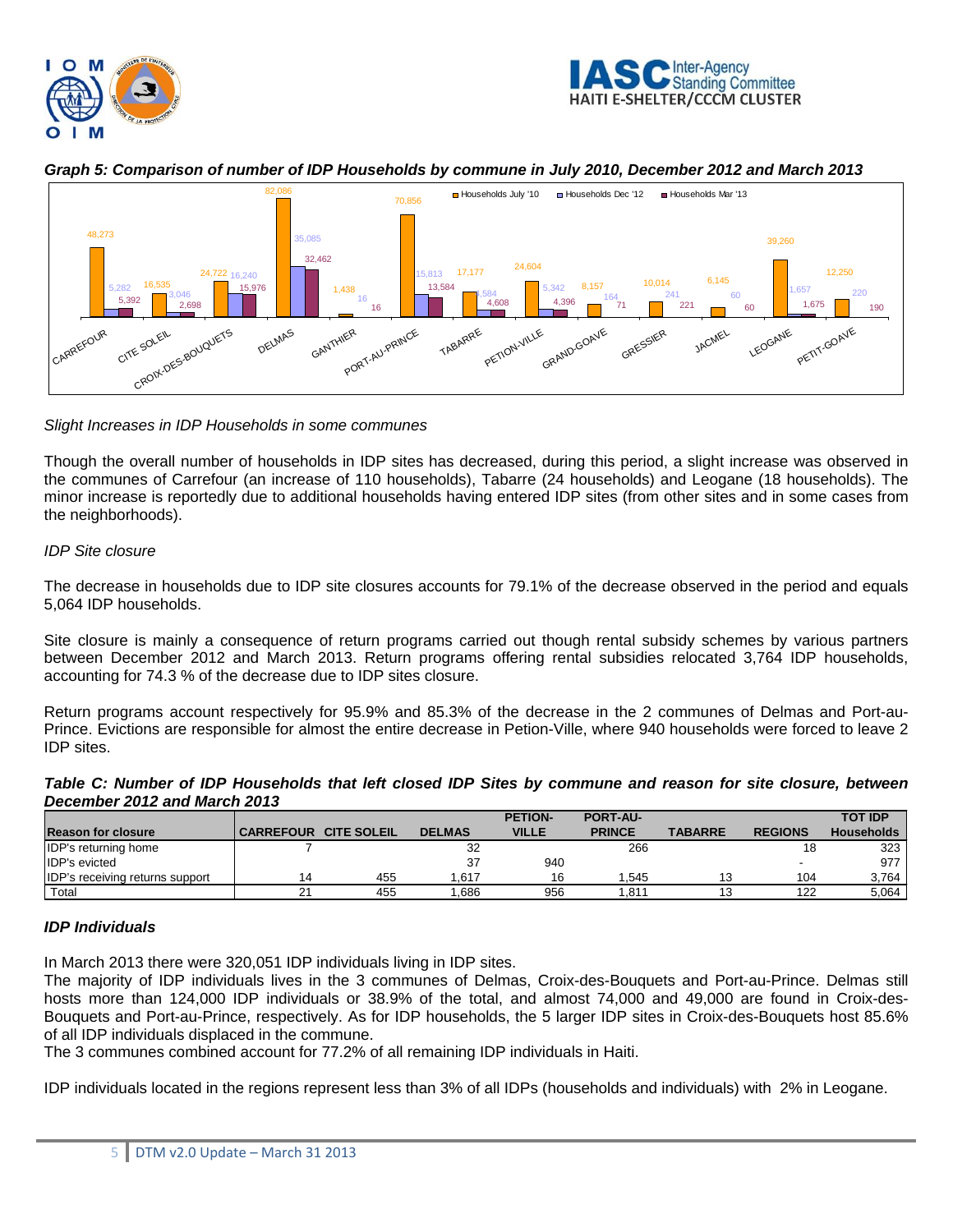



Variations in the IDP individual population over time are similar to changes observed in the IDP household population. Compared to July 2010, the total population remaining in IDP sites has decreased by 79%. When compared to the overall population reported in the previous period (December 2012) an 8% decrease is reported, equivalent to 27,233 IDP individuals, the largest observed since June 2012.





In this round of camp assessments, the communes with the largest IDP household decrease (i.e. Delmas, Port-au-Prince and Petion-Ville) are also the ones reporting the largest IDP population decrease, and together account for 92.0% of the total decrease in IDP individuals.

The 2 communes of Carrefour and Tabarre show a reduction in IDP individuals (283 and 109 respectively) despite the increase in number of households observed during the same period.

#### *Slight Increases in IDP Individuals in some communes*

Leogane is the only commune that reported an absolute increase equal to 632 IDP individuals, or an 11% increase, compared to December 2012, despite the closure of 9 sites that hosted 84 individuals.

Cite Soleil, Petion-Ville and Petit-Goave also reported an increase in IDP individuals in open IDP sites; however, this was offset by the decrease determined by IDP site closures, thus resulting in an absolute decrease.

#### *IDP Site closure*

Site closures account for 70.6% of the total decrease observed during this period, equivalent to 19,231 fewer IDP individuals compared to the previous round.

Return programs offering rental subsidies are responsible for the relocation of 13,370 IDP individuals or 69.5% of the decrease due to closures.

The difference in the percent contribution of return programs towards the decrease in IDP households and individuals reflects the variation in average family size observed across communes, and IDP sites within the same communes.

Unfortunately the closure of 2 out of 3 IDP sites in Petion-Ville resulted from forced evictions, which affected 4,711 IDP individuals or 24.5% of those that left IDP sites due to closure between December 2012 and March 2013.

#### *Table D: Number of IDP Individuals that left closed IDP sites by commune, and reason for site closure between December 2012 and March 2013*

| <b>December 2012 and march 2013</b>    |                  |                    |               |                |                 |                |                |                |  |
|----------------------------------------|------------------|--------------------|---------------|----------------|-----------------|----------------|----------------|----------------|--|
|                                        |                  |                    |               | <b>PETION-</b> | <b>PORT-AU-</b> |                |                | <b>TOT IDP</b> |  |
| <b>IReason for closure</b>             | <b>CARREFOUR</b> | <b>CITE SOLEIL</b> | <b>DELMAS</b> | <b>VILLE</b>   | <b>PRINCE</b>   | <b>TABARRE</b> | <b>REGIONS</b> | individuals    |  |
| <b>IDP's returning home</b>            | 35               |                    | 96            |                | 808             |                | 63             | 1,002          |  |
| <b>IDP's evicted</b>                   |                  |                    | 148           | 4,711          |                 |                |                | 4,859          |  |
| <b>IDP's receiving returns support</b> | 55               | .467               | 5.781         | 61             | 5.594           | 39             | 373            | 13,370         |  |
| Total                                  | 90               | .467               | 6.025         | 4.772          | 6.402           | 39             | 436            | 19,231         |  |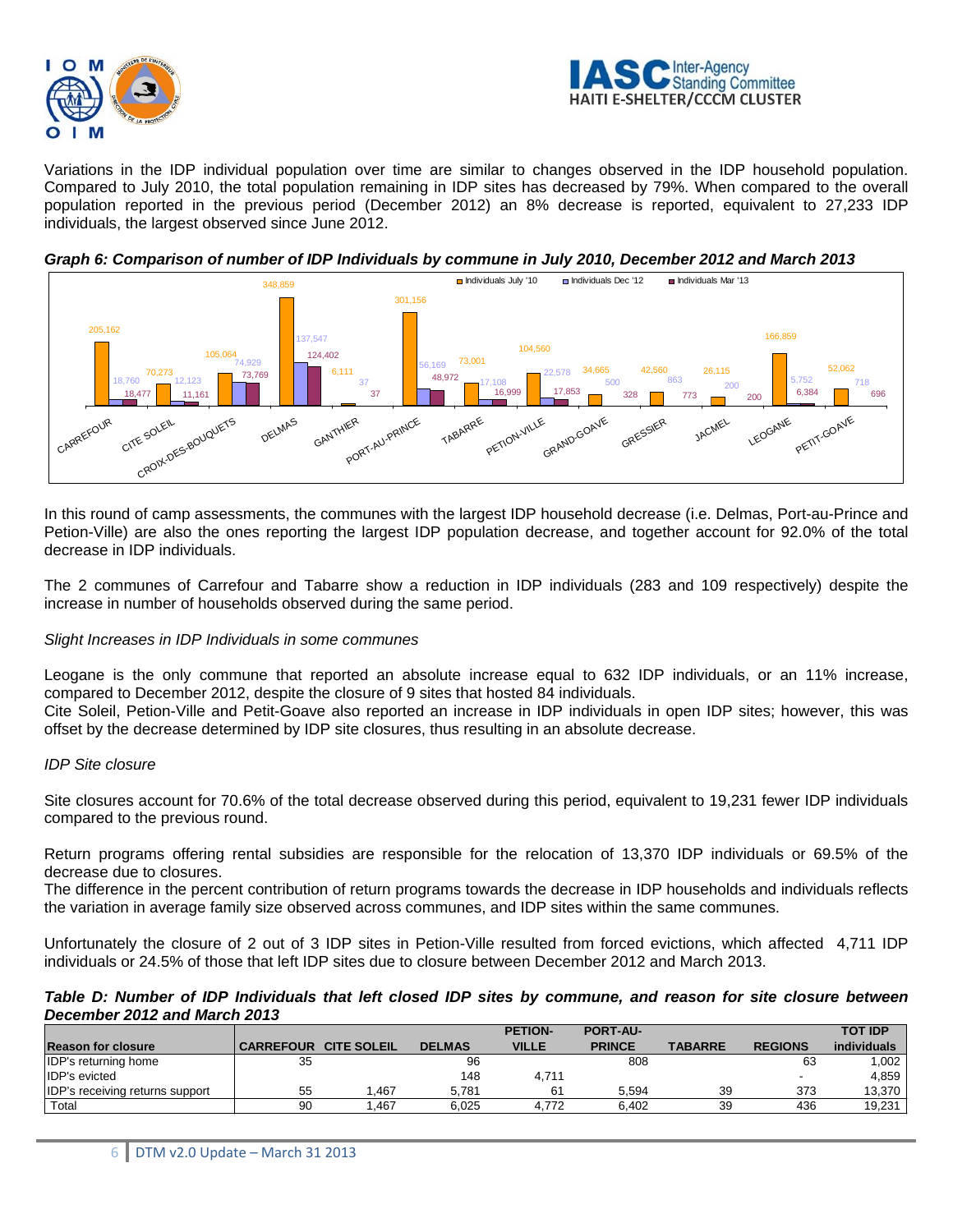



## **IDP Sites**

A total of 385 IDP sites, or 24.8% of the initial 1,555 sites identified in 2010 and tracked since then, remain open as of this period. This corresponds to 85.6% of IDP sites open in the previous round.

#### *IDP Site closure*

A total of 65 IDP sites have closed during this period. This reflects a 14.4% decrease in total number of sites open from 450 in December 2012 to 385 in March 2013.

Of these, at least<sup>7</sup> 54 IDP sites or 81.5% closed as a direct result of rental subsidies provided through successful return programs. Of the remaining 11 sites, 3 were closed due to evictions, and the rest as a result of spontaneous movement of the population out of the sites or because "the IDPs decided to leave", as reported on the camp assessment form.

*Table E: Distribution of IDP Sites that closed by commune and reason for closure between December 2012 and March 2013* 

|                                        |                       |               | <b>PETION-</b> | <b>PORT-AU-</b> |                |                |                       |
|----------------------------------------|-----------------------|---------------|----------------|-----------------|----------------|----------------|-----------------------|
| <b>Reason for closure</b>              | CARREFOUR CITE SOLEIL | <b>DELMAS</b> | <b>VILLE</b>   | <b>PRINCE</b>   | <b>TABARRE</b> | <b>REGIONS</b> | <b>TOT IDP sites!</b> |
| <b>IDP's returning home</b>            |                       |               |                |                 |                |                |                       |
| <b>IDP's evicted</b>                   |                       |               |                |                 |                |                |                       |
| <b>IDP's receiving returns support</b> |                       |               |                |                 |                |                | 54                    |
| Total                                  |                       |               |                |                 |                | 30             | 65                    |

#### *Type of Shelters within IDP Sites*

The majority of IDP sites that remain open are made of makeshift structures. Specifically, there are no transitional shelters (T-Shelters) in 86% of the sites, while about 11% have mixed structures that include tents, makeshift shelters and some T-Shelters. The remaining 3% is mostly<sup>8</sup> composed of T-Shelters. All these IDP sites presently have a majority of T-Shelters. In total they host 3,978 IDP households (15 more than round XIII) and 17,888 IDP individuals (320 more than round XIII).

The 12 sites are: Radio Commerce in Cite Soleil ; Santo 17, *Table F: Breakdown of IDP Sites by shelter composition*  Corail Sector 3, Corail Sector 4, Union Centre d'Hebergement de Lilavois 42 in Croix-des-Bouquets ; La voix des sans voix, Belle Alliance, Camp Rico, CSC in Leogane ; Centre d'Hebergement de Galette Greffin Tabarre Isa in Petion-Ville ; Village Eden in Tabarre.

| <b>T-Shelter Category</b>   |     | $\%$ |
|-----------------------------|-----|------|
| No T-Shelter (0 %)          | 332 | 86%  |
| Mixed sites (1 - 90 %)      | 41  | 11%  |
| T-Shelter sites (91 % plus) | 12  | 3%   |
| Total                       | 385 | 100% |

#### *Date of Establishment*

Of the 385 IDP sites still open during this reporting period, 89% were established in January 2010 and 4% in February 2010, and have remained open since then. Only 1% (5 sites) was established in 2011

These percentages are similar to those of the previous periods.

## *Table G: Number and percentage of identified IDP Sites by date of establishment*

| <b>Month IDP site was</b> |                                   |      |
|---------------------------|-----------------------------------|------|
| <b>Established</b>        | <b>Number of sites</b> Percentage |      |
| JANUARY, 2010             | 343                               | 89%  |
| FEBRUARY, 2010            | 15 <sub>l</sub>                   | 4%   |
| <b>MARCH, 2010</b>        |                                   | 1%   |
| <b>APRIL, 2010</b>        | 9                                 | 2%   |
| MAY, 2010                 | 3                                 | 1%   |
| <b>JULY, 2010</b>         | 3                                 | 1%   |
| OCTOBER, 2010             | 3                                 | 1%   |
| <b>Year 2011</b>          | 5                                 | 1%   |
| Total                     | 385                               | 100% |

 $\overline{a}$  $^7$  It is possible that there are more IDP sites that have closed as a result of return programs and this information was not reported to IOM by the partner during this assessment period. In these cases they may be reflected in DTM as closures as a result of spontaneous movement.

More than 90% of structures on site are T-Shelters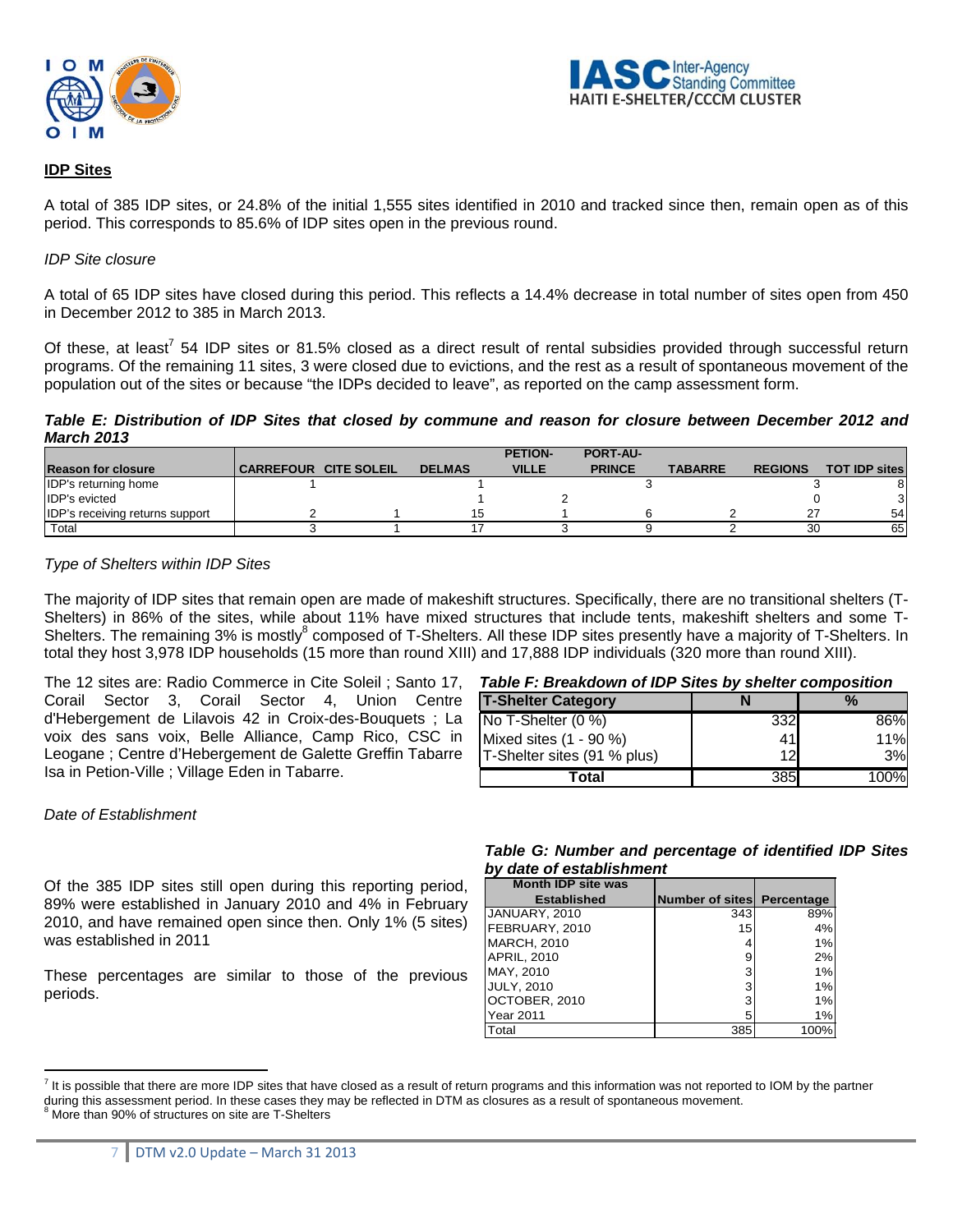



#### *Differences by Commune*

The communes with the largest number of IDP sites are Delmas, Port-au-Prince and Carrefour, with 84, 82 and 62 sites respectively. The three (3) communes together add up to 59.2% of all sites still open. Croix-des-Bouquets has slightly more than half the numer of IDP sites as Carrefour, yet 3 times the number of IDP households and 4 times the numer of IDP individuals. This is explaned by the presence of 5 larger IDP sites (i.e. Canaan, Onaville and Corail sectors 3 and 4) in Croixdes-Bouquets.

In the regions, only 38 IDP sites remain open, accounting for 7.2% of sites intially identified in the area, and 9.9% of the total sites still open. These IDP sites host less than 3% of the IDP population. Leogane commune hosts 4.2%, or 16.



## *Graph 7: Comparison of number of IDP Sites by commune in July 2010, December 2012 and March 2013*

Almost half of the IDP sites closed in this round of DTM, or 30 out of 65, were located in the regions. The largest decrease in IDP sites is observed in Petit-Goave, where 15 sites were closed between December 2012 and March 2013; in Delmas there was a decrease of 17 sites. Port-au-Prince and Leogane communes witnessed the closure of 9 sites each.

Out of the 30 IDP sites closed in the regions, 27 were closed as a result of return programs, and the rest as a result of IDPs "going back home," as reported during this round of IDP sites assessment.

## *Size of IDP Sites*

Out of 385 IDP sites open, 249 or 64.7% are smaller sites of 100 IDP households or less; these sites shelter 11.6% of the IDP households. The remaining (136) are sites with more than 100 IDP households. There are still 17 IDP sites that host 1000 households or more, equivalent to 47.8% of all IDP households or almost 39,000.

In particular, 33 larger IDP sites or 8.6% of the total number of sites shelter 61.1% of households still displaced.

| size              |              |        |                   |        |                    |        |
|-------------------|--------------|--------|-------------------|--------|--------------------|--------|
| Site size by # of | <b>Sites</b> |        | <b>Households</b> |        | <b>Individuals</b> |        |
| <b>Households</b> | N            | %      | N                 | $\%$   | N                  | %      |
| Total             | 385          | 100.0% | 81.349            | 100.0% | 320.051            | 100.0% |
| 1.1) 1 to 9       | 39           | 10.1%  | 192               | 0.2%   | 686                | 0.2%   |
| 1.2) 10 to 19     | 45           | 11.7%  | 642               | 0.8%   | 2.454              | 0.8%   |
| 2) 20 to 99       | 165          | 42.9%  | 8.605             | 10.6%  | 31.249             | 9.8%   |
| 3) 100 to 499     | 103          | 26.8%  | 22.196            | 27.3%  | 82.829             | 25.9%  |
| 4) 500 to 999     | 16           | 4.2%   | 10.825            | 13.3%  | 41.644             | 13.0%  |
| 5) 1000 plus      | 17           | 4.4%   | 38.889            | 47.8%  | 161,189            | 50.4%  |

## *Table H: Breakdown of IDP Sites by number and percentage of IDP Sites, Households and Individuals and IDP site size*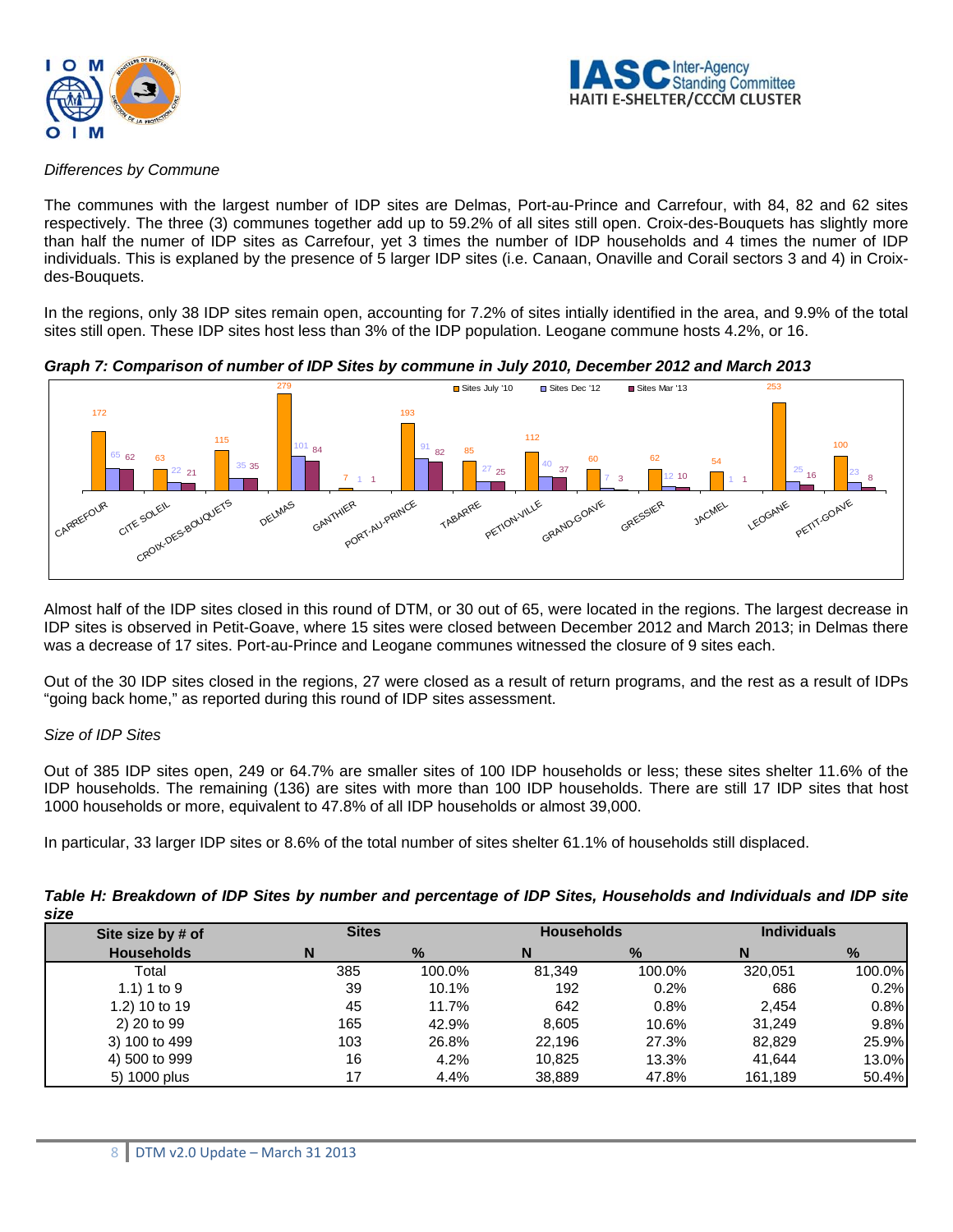



IDP sites closed between December 2012 and March 2013 (42 out of 65) are mainly smaller sites with less than 20 IDP households each, and were hosting 3.8% of IDP households; only 3 housed more than 500 IDP households, in total hosting 2,879 IDP households, or about 12,000 IDP individuals.

As in previous periods and looking at open IDP sites, the majority of the displaced population continues to reside in the larger<sup>9</sup> sites located in the Port-au-Prince metropolitan area.

| <b>Commune</b>        | Total | 1 to $9$<br>1.1) | 1.2) |     |     | 10 to 19 2) 20 to 99 3) 100 to 499 4) 500 to 999 5) 1000 plus |     |
|-----------------------|-------|------------------|------|-----|-----|---------------------------------------------------------------|-----|
| Total                 | 385   | 39               | 45   | 165 | 103 | 16                                                            |     |
| <b>CARREFOUR</b>      | 62    | 5                | 9    | 35  | 11  |                                                               |     |
| <b>CITE SOLEIL</b>    | 21    |                  |      | 14  |     |                                                               |     |
| CROIX-DES-BOUQUETS    | 35    |                  |      | 8   |     |                                                               |     |
| <b>DELMAS</b>         | 84    |                  |      | 32  | 27  |                                                               | 12I |
| <b>GANTHIER</b>       |       |                  |      |     |     |                                                               |     |
| <b>PETION-VILLE</b>   | 37    |                  |      | 16  |     |                                                               |     |
| <b>PORT-AU-PRINCE</b> | 82    |                  |      | 34  | 28  |                                                               |     |
| <b>TABARRE</b>        | 25    |                  |      | 10  | 10  |                                                               |     |
| <b>GRAND-GOAVE</b>    |       |                  |      |     |     |                                                               |     |
| <b>GRESSIER</b>       |       |                  |      |     |     |                                                               |     |
| <b>JACMEL</b>         |       |                  |      |     |     |                                                               |     |
| <b>LEOGANE</b>        | 16    |                  |      |     |     |                                                               |     |
| PETIT-GOAVE           |       |                  |      |     |     |                                                               |     |

## *Table I: Number of IDP Sites by size (number of households) and commune, March 2013*

When looking at the geographical distribution of IDP sites, 12 out of 17 sites hosting more than 1000 IDP households are found in Delmas and the rest in Croix-des-Bouquets (4) and Port-au-Prince (1). It is noted that none of the larger IDP sites is found in the regions, where 33 out of 38 sites host less than 100 IDP households.

## *Camp Management Support in IDP Sites*

Of the 385 IDP sites that are open this period, only 22 have dedicated camp management support. Though this coverage only account for about 6% of all open sites, they host about 32% of the total IDP (household) population, equal to about 96,000 individuals. At present camp management support is being provided by 3 partners: JP/HRO in 2 IDP sites and DPC with the support of IOM in 20 sites.





<sup>&</sup>lt;sup>9</sup> For the purposes of analysis, DTM has grouped together all sites hosting 500 or more households and labeled them as larger sites. Note that this does not replace the definition set by the CCCM Cluster in 2010 where a large site is defined as hosting 1,000 or more households.

 $\overline{a}$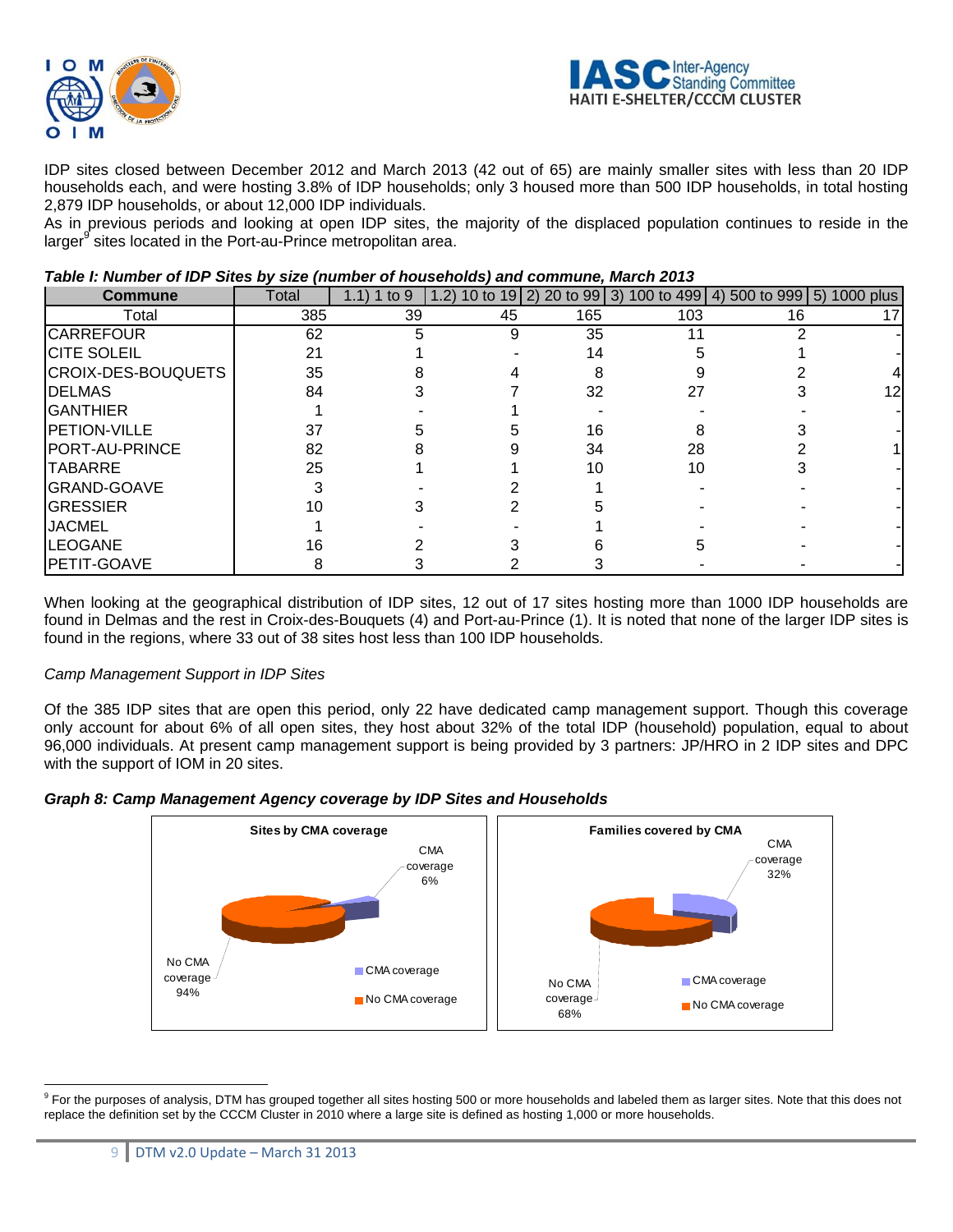



*Public vs. Private Land10*

Of the 385 IDP sites identified this period, 74% (285) are reportedly located on private land, while 24% (94) on public property. Information on the remaining 6 sites was insufficient to categorize them.

When comparing data from November 2010<sup>11</sup>, a greater decrease in IDP sites located on private land is observed: of the 882 sites located on private land in November 2010, 289 remain open in March 2013, reflecting a 67% decrease. On the other hand, of the 222 sites located on public land in November 2010, 95 sites remain open this period, reflecting a decrease of 57%.



*Graph 9: Land Ownership status comparison, November 2010 to March 2013* 

Moreover, of the 65 IDP sites closed, 52 were located on private land compared to 13 on public land.

*Graph 10: Comparison of land ownership status of IDP Sites from November 2010 to March 2013* 



 $\overline{a}$  $10$  It is important to emphasize that this information is gathered through interviews with the camp committee and/or IDP representatives on the site. No legal investigation on land tenure status was carried out. 11 The first round of assessments: DTM V2.0 was the first time this type of data was collected.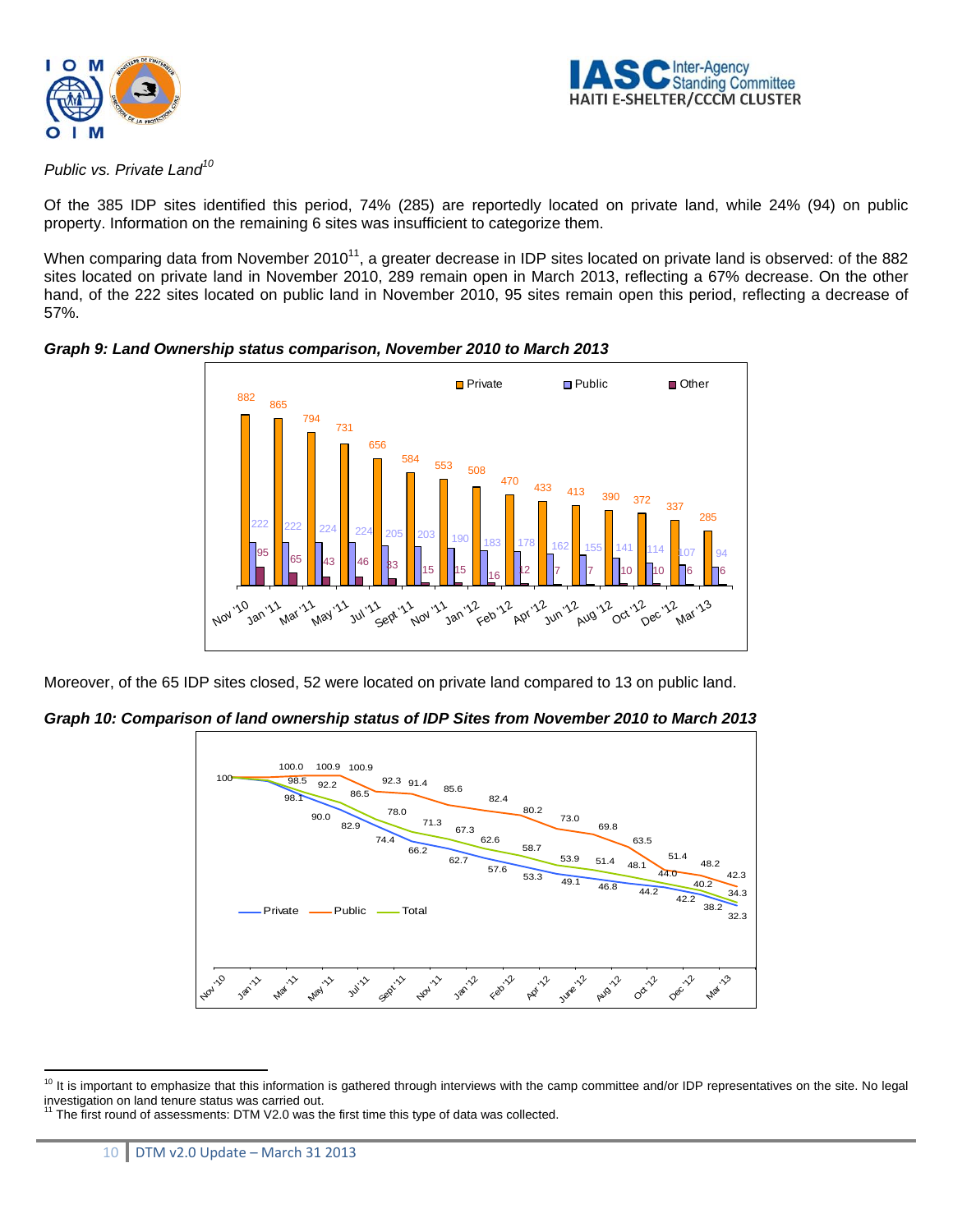



## *"***Leaving" IDP SItes and "Returning" home: Evictions, Relocation and Return grants, and Spontaneous Returns**

*Graph 11: Summary number of IDP Sites and Households by status (open or closed and reason for closure), July 2010 to March 201312*



The number of identified IDP sites and IDP households after the earthquake was 1,555 sites and 361,517 households.

As of March 2013, 203 IDP sites or 13% of the total 1,555 were closed thanks to return programs (50% managed by IOM and 50% by other partners) and 11% due to evictions; 792 sites or 51% were closed due to spontaneous or voluntary returns home, leaving 25% still open.

More than 32,000 IDP households left IDP sites thanks to rental subsidy or other form of support (Shelter package or house reconstruction), while evictions affected about 16,000 IDP households over 3 years, or 4% of IDP households registered after the earthquake.

## *Graph 12: Number of IDP Households and Sites by commune and status (open or closed and reason for closure, July 2010 to March 2013*



The communes most affected by evictions are Delmas, Petion-Ville, Carrefour and Port-au-Prince, and Leogane in the regions; together they account for 79.8% of all evictions involving 12,847 households and 129 IDP sites of the 175 closed by forced eviction.

Return programs concentrated in the communes of Delmas, Port-au-Prince and Tabarre lead to the closure of 135 IDP sites of the 203 closed by return programs since July 2011. In those 3 communes, relocation and rental support grants were given to almost 22,000 IDP households.

 $\overline{a}$  $12$  The figures are based on data provided by IOM and partners to CCCM/Shelter cluster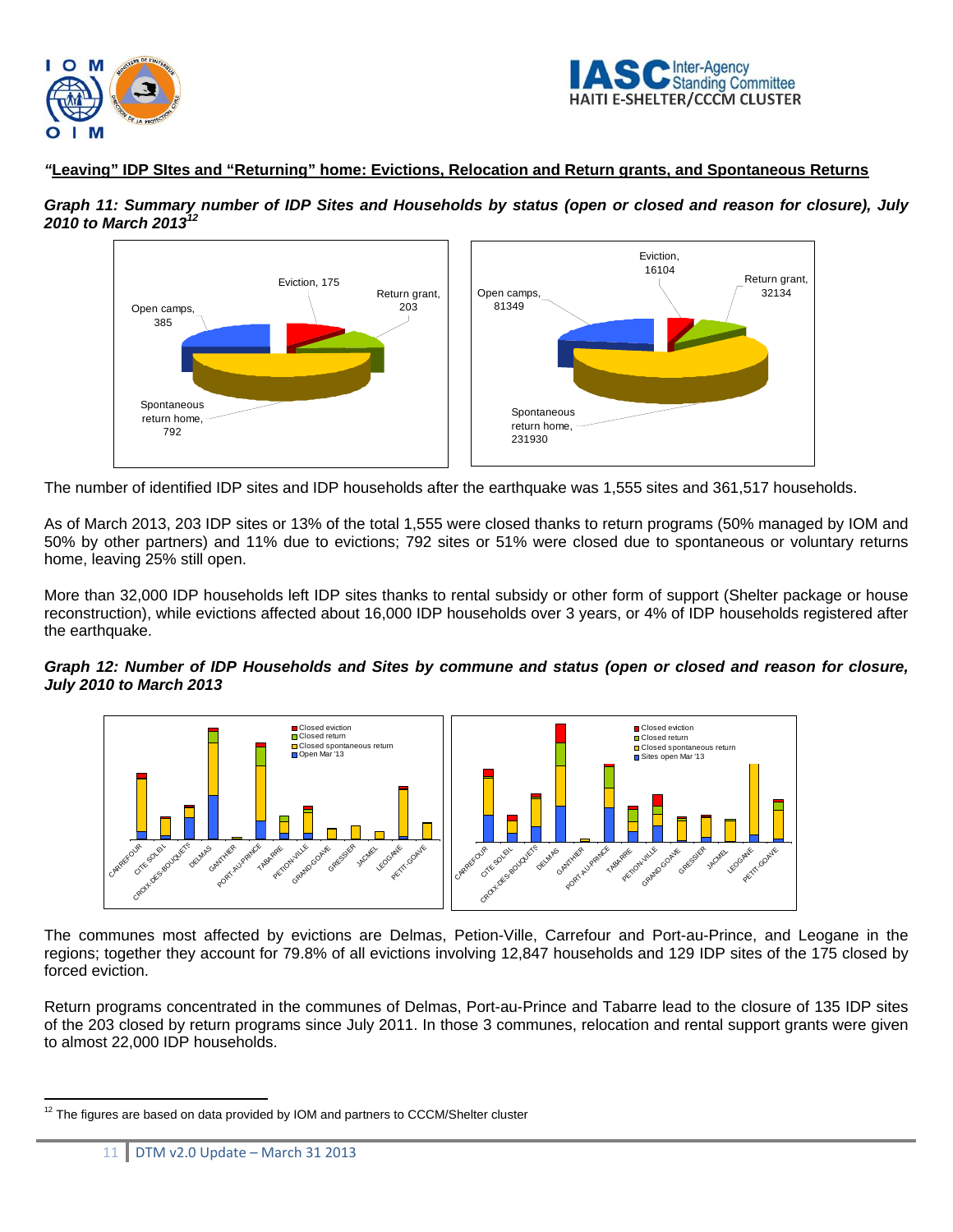

#### Inter-Agency Standing Committee **HAITI E-SHELTER/CCCM CLUSTER**

| <b>Commune</b>            |        | Open Mar '13 |         | <b>Closed Spontaneus</b> |        | <b>Closed Return</b> |        | <b>Closed Eviction</b> |  |
|---------------------------|--------|--------------|---------|--------------------------|--------|----------------------|--------|------------------------|--|
|                           | N      | %            | N       | $\%$                     | N.     | %                    | N      | ℅                      |  |
| <b>CARREFOUR</b>          | 5,392  | 16%          | 39,082  | 11%                      | 594    | 2%                   | 3,205  | 9%                     |  |
| <b>CITE SOLEIL</b>        | 2,698  | 5%           | 12,326  | 4%                       | 566    | $0\%$                | 945    | 7%                     |  |
| <b>CROIX-DES-BOUQUETS</b> | 15.976 | 9%           | 6.933   | 8%                       | 1.243  | 2%                   | 570    | 5%                     |  |
| <b>IDELMAS</b>            | 32.462 | 22%          | 38.701  | 12%                      | 8,203  | 27%                  | 2,720  | 26%                    |  |
| <b>GANTHIER</b>           | 16     | $0\%$        | 1,422   | 1%                       |        | 0%                   |        | $0\%$                  |  |
| <b>IPORT-AU-PRINCE</b>    | 13,584 | 21%          | 40,462  | 6%                       | 14,357 | 25%                  | 2,453  | 9%                     |  |
| <b>ITABARRE</b>           | 4,608  | 6%           | 8,281   | 3%                       | 4,051  | 15%                  | 237    | 5%                     |  |
| <b>IPETION-VILLE</b>      | 4,396  | 10%          | 15.549  | 4%                       | 2.293  | 10%                  | 2,366  | 15%                    |  |
| <b>IGRAND-GOAVE</b>       | 71     | $1\%$        | 7.232   | 6%                       | 157    | 2%                   | 697    | 3%                     |  |
| <b>IGRESSIER</b>          | 221    | 3%           | 9,678   | 6%                       |        | $0\%$                | 114    | 2%                     |  |
| <b>JACMEL</b>             | 60     | 0%           | 5.616   | 6%                       | 380    | $1\%$                | 89     | 1%                     |  |
| <b>LEOGANE</b>            | 1,675  | 4%           | 35.344  | 25%                      | 138    | 6%                   | 2,103  | 15%                    |  |
| <b>IPETIT-GOAVE</b>       | 190    | 2%           | 11.304  | 8%                       | 151    | 9%                   | 605    | 4%                     |  |
| <b>TOTAL</b>              | 81.349 | 100%         | 231.930 | 100%                     | 32.134 | 100%                 | 16,104 | 100%                   |  |

## *Table K: Number and percentages of IDP Households by commune and status, July 2010 to March 2013*

*Graph 13: IDP households by period and reason for leaving the IDP sites, July 2010 to March 2013* 



#### *Table L: Number of IDP Households by period and reason for leaving the IDP sites, July 2010 to March 2013*

|                     |                 |                    | Organized      |
|---------------------|-----------------|--------------------|----------------|
|                     |                 | <b>Spontaneous</b> | <b>Return</b>  |
| <b>Time period</b>  | <b>Eviction</b> | return             | <b>Support</b> |
| Jul-Oct 10          | 5,197           | 110,734            |                |
| Nov - Dec 10        | 1,453           | 48,357             |                |
| Jan-Mar 11          | 731             | 23,738             |                |
| Apr - May 11        | 15              | 12,855             |                |
| Jun - Jul 11        | 4,317           | 4,705              | 98             |
| Aug - Sep 11        | 1,380           | 10,337             | 1,639          |
| Oct - Dec 11        | 444             | 6,199              | 1,660          |
| Jan - Feb 12        | 1,053           | 1,218              | 4,596          |
| Mar - Apr 12        | 102             | 10,829             | 4,796          |
| May - Jun 12        | 156             | 1,673              | 5,322          |
| <b>Jul - Aug 12</b> | 141             | 882                | 3,142          |
| Sep - Oct 12        | 87              | 506                | 2,740          |
| Nov - Dec 12        | 51              | 109                | 2,505          |
| Jan - Mar 13        | 977             | 660                | 4,764          |
| <b>TOTAL</b>        | 16.104          | 232,802            | 31,262         |

Graph 13 and Table L show evictions, spontaneous returns and organised returns over time.

Of evictions, 41.3% occurred in 2010, with another peak in mid 2011, when 35.4% of all evictions of IDP households happened.

Most spontaneous returns also occurred in 2010, when almost 160,000 IDP households left IDP sites to return to their homes voluntarily. This figure indicates that almost half of the displaced IDP households left IDP sites spontaneously.

Return and relocation programs offering rental subsidies or house reconstruction started in mid 2011, reaching a peak between October 2011 and July 2012 (mostly attributable to the 16/6 project and Champ de Mars).

In the first quarter of 2013 a new round of rental subsidy assistance was provided, facilitating returns for 15.2% of all IDP households ever relocated through rental grants.